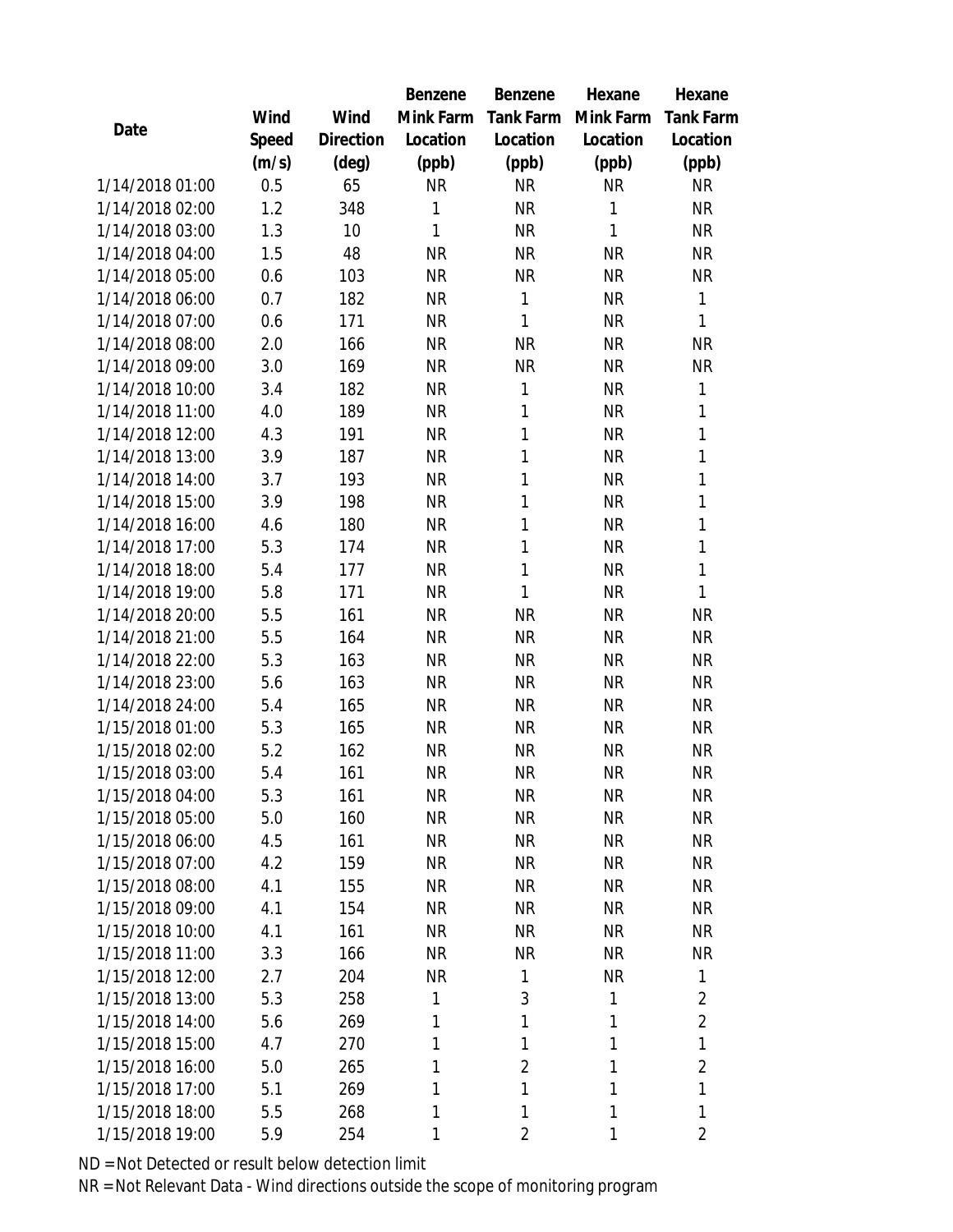|                 |       |                | Benzene   | Benzene        | Hexane    | Hexane           |
|-----------------|-------|----------------|-----------|----------------|-----------|------------------|
|                 | Wind  | Wind           | Mink Farm | Tank Farm      | Mink Farm | <b>Tank Farm</b> |
| Date            | Speed | Direction      | Location  | Location       | Location  | Location         |
|                 | (m/s) | $(\text{deg})$ | (ppb)     | (ppb)          | (ppb)     | (ppb)            |
| 1/15/2018 20:00 | 5.4   | 258            | 1         | 3              | 1         | $\overline{2}$   |
| 1/15/2018 21:00 | 4.8   | 258            | 1         | 3              | 1         | $\overline{2}$   |
| 1/15/2018 22:00 | 5.3   | 246            | 1         | 1              | 1         | $\mathbf{1}$     |
| 1/15/2018 23:00 | 6.1   | 248            | 1         | 1              | 1         | $\mathbf{1}$     |
| 1/15/2018 24:00 | 5.0   | 251            | 1         | $\overline{2}$ | 1         | $\overline{2}$   |
| 1/16/2018 01:00 | 5.0   | 252            | 1         | $\overline{2}$ | 1         | $\overline{2}$   |
| 1/16/2018 02:00 | 4.8   | 257            | 1         | 3              | 1         | $\overline{2}$   |
| 1/16/2018 03:00 | 4.3   | 254            | 1         | 3              | 1         | $\overline{2}$   |
| 1/16/2018 04:00 | 4.5   | 247            | 1         | $\overline{2}$ | 1         | $\overline{2}$   |
| 1/16/2018 05:00 | 4.4   | 262            | 1         | 3              | 1         | $\overline{2}$   |
| 1/16/2018 06:00 | 3.8   | 260            | 1         | 4              | 1         | $\overline{2}$   |
| 1/16/2018 07:00 | 3.4   | 258            | 1         | $\overline{2}$ | 1         | $\overline{2}$   |
| 1/16/2018 08:00 | 3.3   | 254            | 1         | 3              | 1         | $\overline{2}$   |
| 1/16/2018 09:00 | 3.8   | 250            | 1         | 1              | 1         | $\overline{2}$   |
| 1/16/2018 10:00 | 3.6   | 254            | 1         | 1              | 1         | $\mathbf{1}$     |
| 1/16/2018 11:00 | 3.5   | 260            | 1         | $\overline{2}$ | 1         | $\overline{2}$   |
| 1/16/2018 12:00 | 3.7   | 265            | 1         | 3              | 1         | $\overline{2}$   |
| 1/16/2018 13:00 | 3.6   | 296            | 1         | <b>NR</b>      | 1         | <b>NR</b>        |
| 1/16/2018 14:00 | 3.6   | 302            | 1         | <b>NR</b>      | 1         | <b>NR</b>        |
| 1/16/2018 15:00 | 3.6   | 283            | 1         | <b>NR</b>      | 1         | <b>NR</b>        |
| 1/16/2018 16:00 | 3.7   | 300            | 1         | <b>NR</b>      | 1         | <b>NR</b>        |
| 1/16/2018 17:00 | 4.0   | 295            | 1         | <b>NR</b>      | 1         | <b>NR</b>        |
| 1/16/2018 18:00 | 3.9   | 305            | 1         | <b>NR</b>      | 1         | <b>NR</b>        |
| 1/16/2018 19:00 | 3.6   | 318            | 1         | <b>NR</b>      | 1         | <b>NR</b>        |
| 1/16/2018 20:00 | 3.6   | 316            | 1         | <b>NR</b>      | 1         | <b>NR</b>        |
| 1/16/2018 21:00 | 3.3   | 291            | 1         | <b>NR</b>      | 1         | <b>NR</b>        |
| 1/16/2018 22:00 | 3.6   | 308            | 1         | <b>NR</b>      | 1         | <b>NR</b>        |
| 1/16/2018 23:00 | 2.8   | 300            | 1         | <b>NR</b>      | 1         | <b>NR</b>        |
| 1/16/2018 24:00 | 2.7   | 307            | 1         | <b>NR</b>      | 1         | <b>NR</b>        |
| 1/17/2018 01:00 | 2.5   | 288            | 1         | <b>NR</b>      | 1         | <b>NR</b>        |
| 1/17/2018 02:00 | 2.4   | 272            | 1         | $\mathbf{1}$   | 1         | $\mathbf{1}$     |
| 1/17/2018 03:00 | 2.3   | 277            | 1         | <b>NR</b>      | 1         | <b>NR</b>        |
| 1/17/2018 04:00 | 2.3   | 270            | 1         | $\mathbf{1}$   | 1         | 1                |
| 1/17/2018 05:00 | 2.3   | 265            | 1         | 3              | 1         | 1                |
| 1/17/2018 06:00 | 2.6   | 253            | 1         | 4              | 1         | $\overline{2}$   |
| 1/17/2018 07:00 | 2.7   | 250            | 1         | 1              | 1         | $\mathbf{1}$     |
| 1/17/2018 08:00 | 2.7   | 252            | 1         | 1              | 1         | $\overline{2}$   |
| 1/17/2018 09:00 | 2.7   | 248            | 1         | 1              | 1         | $\overline{2}$   |
| 1/17/2018 10:00 | 3.0   | 250            | 1         | 1              | 1         | $\mathbf{1}$     |
| 1/17/2018 11:00 | 2.9   | 246            | 1         | 1              | 1         | 1                |
| 1/17/2018 12:00 | 3.3   | 254            | 1         | 1              | 1         | 1                |
| 1/17/2018 13:00 | 4.1   | 245            | 1         | 1              | 1         | 1                |
| 1/17/2018 14:00 | 4.4   | 253            | 1         | 1              | 1         | 1                |

ND = Not Detected or result below detection limit

NR = Not Relevant Data - Wind directions outside the scope of monitoring program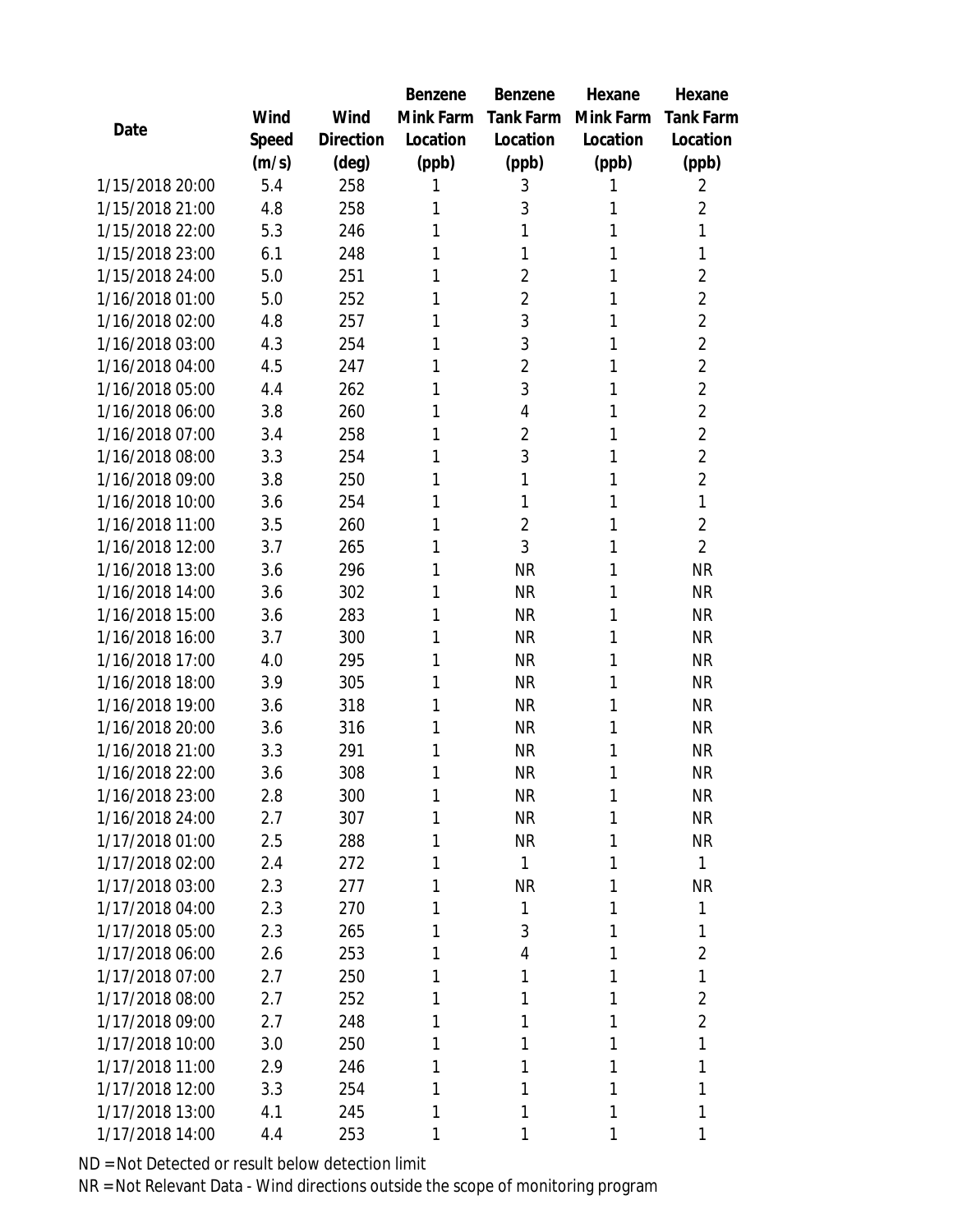|                 |       |           | Benzene   | Benzene          | Hexane       | Hexane           |
|-----------------|-------|-----------|-----------|------------------|--------------|------------------|
|                 | Wind  | Wind      | Mink Farm | <b>Tank Farm</b> | Mink Farm    | <b>Tank Farm</b> |
| Date            | Speed | Direction | Location  | Location         | Location     | Location         |
|                 | (m/s) | (deg)     | (ppb)     | (ppb)            | (ppb)        | (ppb)            |
| 1/17/2018 15:00 | 4.8   | 254       | 1         | 1                | 1            | 1                |
| 1/17/2018 16:00 | 5.4   | 244       | 1         | 1                | 1            | 1                |
| 1/17/2018 17:00 | 5.5   | 223       | <b>NR</b> | 1                | <b>NR</b>    | 1                |
| 1/17/2018 18:00 | 6.0   | 219       | <b>NR</b> | 1                | <b>NR</b>    | 1                |
| 1/17/2018 19:00 | 5.8   | 219       | <b>NR</b> | 1                | <b>NR</b>    | 1                |
| 1/17/2018 20:00 | 6.8   | 221       | <b>NR</b> | 1                | <b>NR</b>    | 1                |
| 1/17/2018 21:00 | 7.1   | 221       | <b>NR</b> | 1                | <b>NR</b>    | 1                |
| 1/17/2018 22:00 | 7.2   | 222       | <b>NR</b> | 1                | <b>NR</b>    | 1                |
| 1/17/2018 23:00 | 7.1   | 226       | <b>NR</b> | 1                | <b>NR</b>    | 1                |
| 1/17/2018 24:00 | 6.7   | 226       | <b>NR</b> | 1                | <b>NR</b>    | 1                |
| 1/18/2018 01:00 | 7.8   | 224       | <b>NR</b> | 1                | <b>NR</b>    | 1                |
| 1/18/2018 02:00 | 7.2   | 225       | <b>NR</b> | 1                | <b>NR</b>    | 1                |
| 1/18/2018 03:00 | 7.1   | 225       | <b>NR</b> | 1                | <b>NR</b>    | 1                |
| 1/18/2018 04:00 | 5.9   | 229       | <b>NR</b> | 1                | <b>NR</b>    | 1                |
| 1/18/2018 05:00 | 5.9   | 226       | <b>NR</b> | 1                | <b>NR</b>    | 1                |
| 1/18/2018 06:00 | 5.1   | 230       | 1         | 1                | 1            | 1                |
| 1/18/2018 07:00 | 5.1   | 234       | 1         | 1                | 1            | 1                |
| 1/18/2018 08:00 | 6.3   | 226       | <b>NR</b> | 1                | <b>NR</b>    | 1                |
| 1/18/2018 09:00 | 6.4   | 223       | <b>NR</b> | 1                | <b>NR</b>    | 1                |
| 1/18/2018 10:00 | 6.6   | 225       | <b>NR</b> | 1                | <b>NR</b>    | 1                |
| 1/18/2018 11:00 | 7.4   | 224       | <b>NR</b> | 1                | <b>NR</b>    | 1                |
| 1/18/2018 12:00 | 7.6   | 222       | <b>NR</b> | 1                | <b>NR</b>    | 1                |
| 1/18/2018 13:00 | 6.2   | 235       | 1         | 1                | $\mathbf{1}$ | 1                |
| 1/18/2018 14:00 | 6.1   | 223       | <b>NR</b> | 1                | <b>NR</b>    | 1                |
| 1/18/2018 15:00 | 7.0   | 220       | <b>NR</b> | 1                | <b>NR</b>    | 1                |
| 1/18/2018 16:00 | 6.0   | 219       | <b>NR</b> | 1                | <b>NR</b>    | 1                |
| 1/18/2018 17:00 | 6.3   | 218       | <b>NR</b> | 1                | <b>NR</b>    | 1                |
| 1/18/2018 18:00 | 5.7   | 214       | NR        | $\mathbf{1}$     | <b>NR</b>    | 1                |
| 1/18/2018 19:00 | 5.7   | 218       | <b>NR</b> | 1                | <b>NR</b>    | 1                |
| 1/18/2018 20:00 | 5.4   | 216       | <b>NR</b> | 1                | <b>NR</b>    | 1                |
| 1/18/2018 21:00 | 5.2   | 214       | <b>NR</b> | 1                | <b>NR</b>    | 1                |
| 1/18/2018 22:00 | 5.5   | 211       | <b>NR</b> | 1                | <b>NR</b>    | 1                |
| 1/18/2018 23:00 | 5.4   | 214       | <b>NR</b> | 1                | <b>NR</b>    | 1                |
| 1/18/2018 24:00 | 5.1   | 212       | <b>NR</b> | 1                | <b>NR</b>    | 1                |
| 1/19/2018 01:00 | 4.9   | 203       | NR.       | 1                | <b>NR</b>    | 1                |
| 1/19/2018 02:00 | 4.9   | 207       | <b>NR</b> | 1                | <b>NR</b>    | 1                |
| 1/19/2018 03:00 | 4.9   | 210       | <b>NR</b> | 1                | <b>NR</b>    | $\overline{2}$   |
| 1/19/2018 04:00 | 5.6   | 217       | <b>NR</b> | 1                | <b>NR</b>    | 1                |
| 1/19/2018 05:00 | 5.3   | 216       | <b>NR</b> | 1                | <b>NR</b>    | 1                |
| 1/19/2018 06:00 | 5.5   | 218       | NR        | 1                | <b>NR</b>    | 1                |
| 1/19/2018 07:00 | 5.8   | 211       | <b>NR</b> | 1                | <b>NR</b>    | 1                |
| 1/19/2018 08:00 | 6.2   | 214       | NR        | 1                | NR           | $\mathbf{1}$     |
| 1/19/2018 09:00 | 5.4   | 213       | <b>NR</b> | 1                | <b>NR</b>    | 1                |

ND = Not Detected or result below detection limit

NR = Not Relevant Data - Wind directions outside the scope of monitoring program